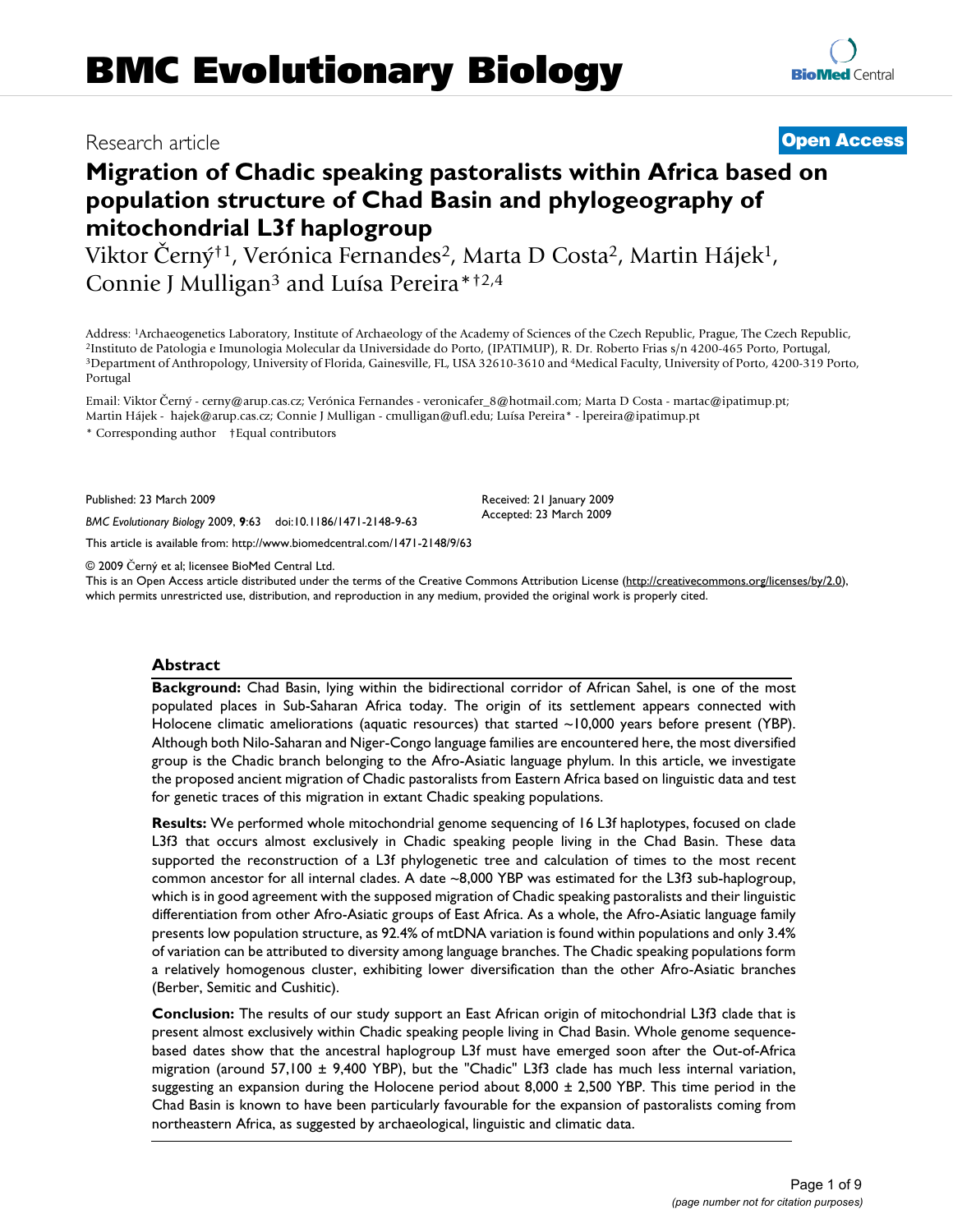# **Background**

Africa is the site of the greatest human migrations [1] both in terms of quantity and geographic range, but the extent of this influence is not reflected in current genetic surveys. To date, most studies of migrations within Africa have focused almost exclusively on the Bantu migration, by which Bantu languages together with some cultural innovations were distributed throughout Central, Eastern and Southern Africa from the present Cameroon-Nigerian border. Genetic consequences of this gene flow have been well documented in present populations [2-5]. However, the Bantu language-gene spread is likely not the only dispersal to have left genetic traces in African extant populations.

Another important dispersal within Sub-Saharan Africa was the migration of Chadic speaking pastoralists, which has been well studied by linguists and archaeologists but not by geneticists. Chadic is one of the few well established branches of the complex Afro-Asiatic language phylum and is mainly spoken in West-Central Africa (Chad, Northern Cameroon, Northern Nigeria and Southeastern Niger) in an area centered around Lake Chad (Figure 1). It is considered the most diversified, with  $\sim$ 150 languages, and perhaps the most ancient subgroup within the Afro-Asiatic phylum [6,7]. Within the Afro-Asiatic family, some authors relate Chadic to Cushitic, recognising a common Cushitic-Chadic node [7], but this classification remains controversial.

According to linguistic analyses of Afro-Asiatic branches, the common ancestors of extant Chadic and Cushitic peoples inhabited East or Northeast Africa  $\sim$ 7,000–8,000 years before present (YBP) [8,6]. Subsequently, probably in connection with progressive desertification of the Sahara [9] and increased herding of livestock, two different migrations spread out of the "Cushitic-Chadic motherland". The westward migration  $(\sim 7,000 \text{ YBP})$ contributed to the separation and diversification of the Chadic languages in Chad Basin, while the southward



#### Figure 1

**Distribution map of the branches of the Afro-Asiatic language family**. All extant language branches are depicted; however, the Omotic branch was not implemented in the genetic study as no sequences were available to the authors.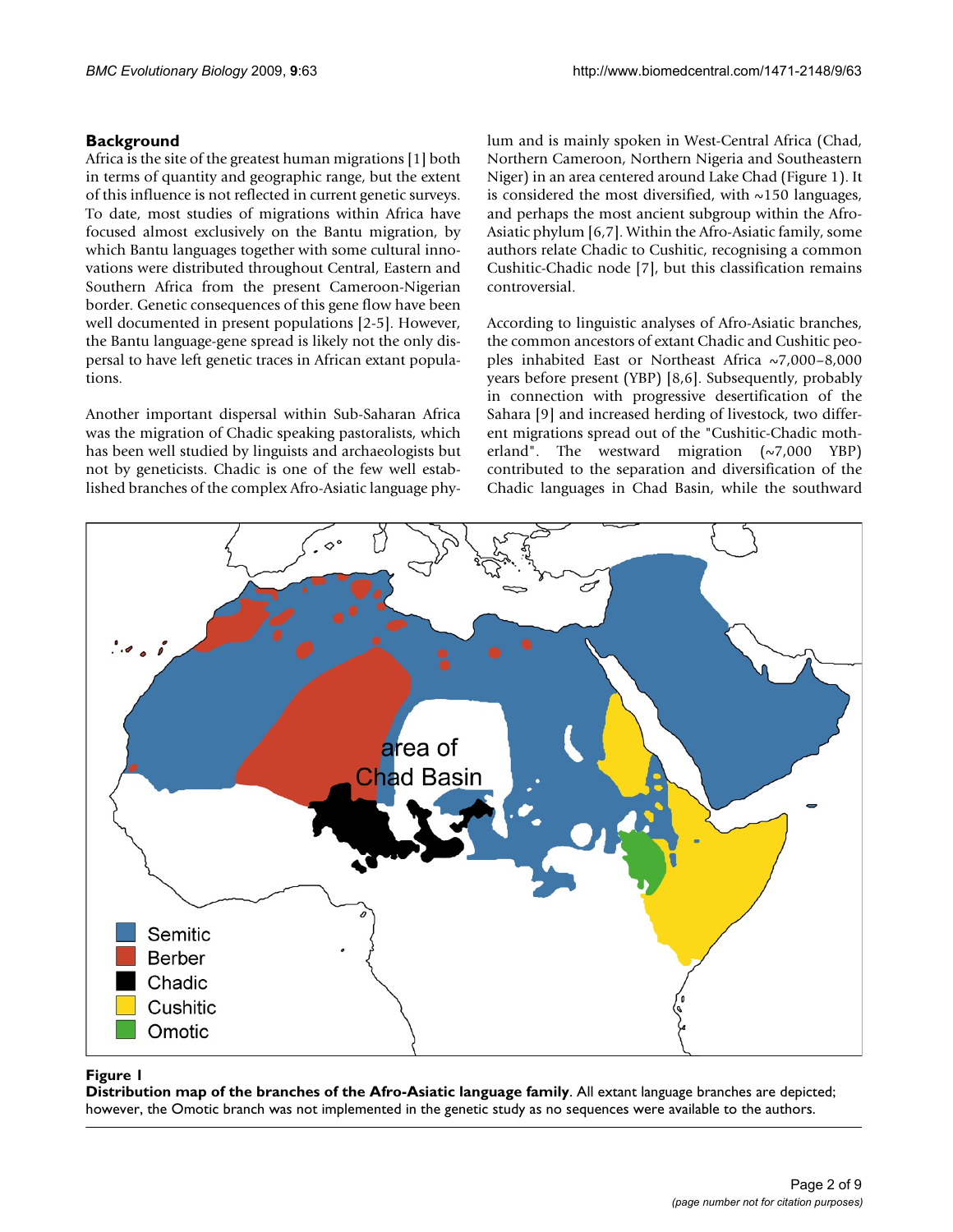migration  $(\sim 5,000 \text{ YBP})$  contributed to the diversification of Cushitic languages in Eastern Africa [10,8,6].

Since more than 2,000 kilometers separate the putative proto-Afro-Asiatic homeland in Northeastern Africa from Lake Chad and there are no Chadic or Cushitic speaking populations living in between these regions, some authors have proposed diverse hypotheses to explain the process by which ancient Chadic speaking peoples arrived to the Lake Chad region. Ehret [8] suggested a two step migration model; proto-Chadic people expanded westward to the northern half of the Sahara and later migrated southward through the central Sahara into the Lake Chad Basin. The "Inter-Saharan hypothesis" was developed by Blench [6], who suggested that Chadic speaking herders left their Cushitic-Chadic motherland in the Nile Valley and wandered through the large dry river system of Wadi Howar towards Lake Chad. This second hypothesis is documented linguistically by similarities of words for domesticated animals shared in Cushitic and Chadic and also by numerous archaeological findings. Some archaeological finds are located in Western Sudan, such as the so-called "*leiterband*" pottery that shows tight connections to Neolithic Khartoum [11,12] and were found at several sites along the Wadi Howar where the ancient pastoralists camped.

When Chadic speaking herders arrived at Lake Chad, they were certainly not the first inhabitants of the area. From the beginning of its settlement, the greater area of the Chad Basin acted as a center of gravity for neighbouring populations of both Niger-Congo and Nilo-Saharan origin [13]. Archaeological excavations around Lake Chad have documented several cultural changes tightly linked with oscillating climatic phases [14,15]. Uninterrupted settlement is associated with the Early Holocene (~8,000-5,000 YBP) and the establishment of the first settled communities [16-18,13]. The earliest evidence for settlement is in Dufuna in the Upper Yobe valley along the Komadugu Guna River in Northern Nigeria where the oldest boat  $({\sim}8,000$  YBP) on the African continent has been unearthed [19]. More information comes from Konduga, also in Nigeria and dated to  $8,340 \pm 250$  YBP, which has yielded Neolithic artefacts such as potsherds decorated with combed incisions and polished stone industry. Additional archaeological findings, such as terracotta figurines of *Bos sp*. and bones of goats and sheep and even domesticated cattle clearly demonstrate the presence of animal husbandry [20,21]. However, there is no archaeological evidence concerning the nature of contacts between immigrating Chadic speakers and the original Sudanic farmers. Linguistic evidence, however, suggests that both groups may have cooperated in the past, i.e. Chadic loans of some basic Saharo-Sahelian terms [8].

Complete mitochondrial genome sequences are the most informative genetic data to evaluate hypotheses of past human migrations from a maternal perspective. In fact, the increased resolution of phylogenetic reconstructions and more robust estimates of the time to the most recent common ancestor (TMRCA) enabled by whole mitochondrial genome sequences have facilitated improved models of human migrations, such as Out-of-Africa [22,23], the settlement of Oceania [24-26] and the colonization of Americas [27-30].

Previous research on mitochondrial diversity in the Chad Basin (based on hypervariable segment I [HVS-I] and diagnostic coding variants) led us to identify two potential autochthonous Chad Basin mitochondrial DNA (mtDNA) haplogroups [31]. One was L3e5, with an age of  $11,450 \pm 3,800$  years that is concordant with a Holocene expansion; this haplogroup is also seen in North African groups. The other haplogroup, tentatively named L3f2, was found almost exclusively in Chadic speaking groups with an estimated TMRCA of  $28,950 \pm 11,600$  YBP.

The rarity of haplogroup 'L3f2' outside the Chad Basin was confirmed in a broad phylogeographical survey of 624 complete L-type genomes in Africa by [5]. Only two 'L3f2' sequences were described: one from Chad and one from Ethiopia. This work led also to some modifications in L3f nomenclature: the L3f2 in [31] was changed to L3f3 in [5] while a new subhaplogroup L3f2 was defined based on a polymorphisms at 16311, which is no longer used to define L3f, and 745iT.

A unique feature of Chadic speaking people is their unusually high frequency of L3f3 haplotypes. We identified this sub-haplogroup in 14 samples from 173 Chadic speaking individuals (8.1%) and in only 2 samples from 275 non-Chadic speaking individuals (0.7%). In this study, we perform whole genome sequence analysis of L3f3 haplotypes in Chad Basin populations in order to conduct a high-resolution characterization of the subhaplogroup and more robust TMRCA estimation of its expansion. Specifically, we sequenced 16 different L3f haplotypes from Chad Basin, of which 14 belong to the L3f3 sub-haplogroup.

#### **Results**

#### *L3f phylogeny*

Sixteen new mtDNA genomes from Chad Basin populations and 29 whole L3f genomes published elsewhere (see Additional file 1) were used to construct a phylogenetic tree (Figure 2) and to estimate the time to the most common ancestor (TMRCA) (Table 1). The tree confirms the main points of Behar study [5], but has important additional phylogenetic features based on the Chad Basin sequences.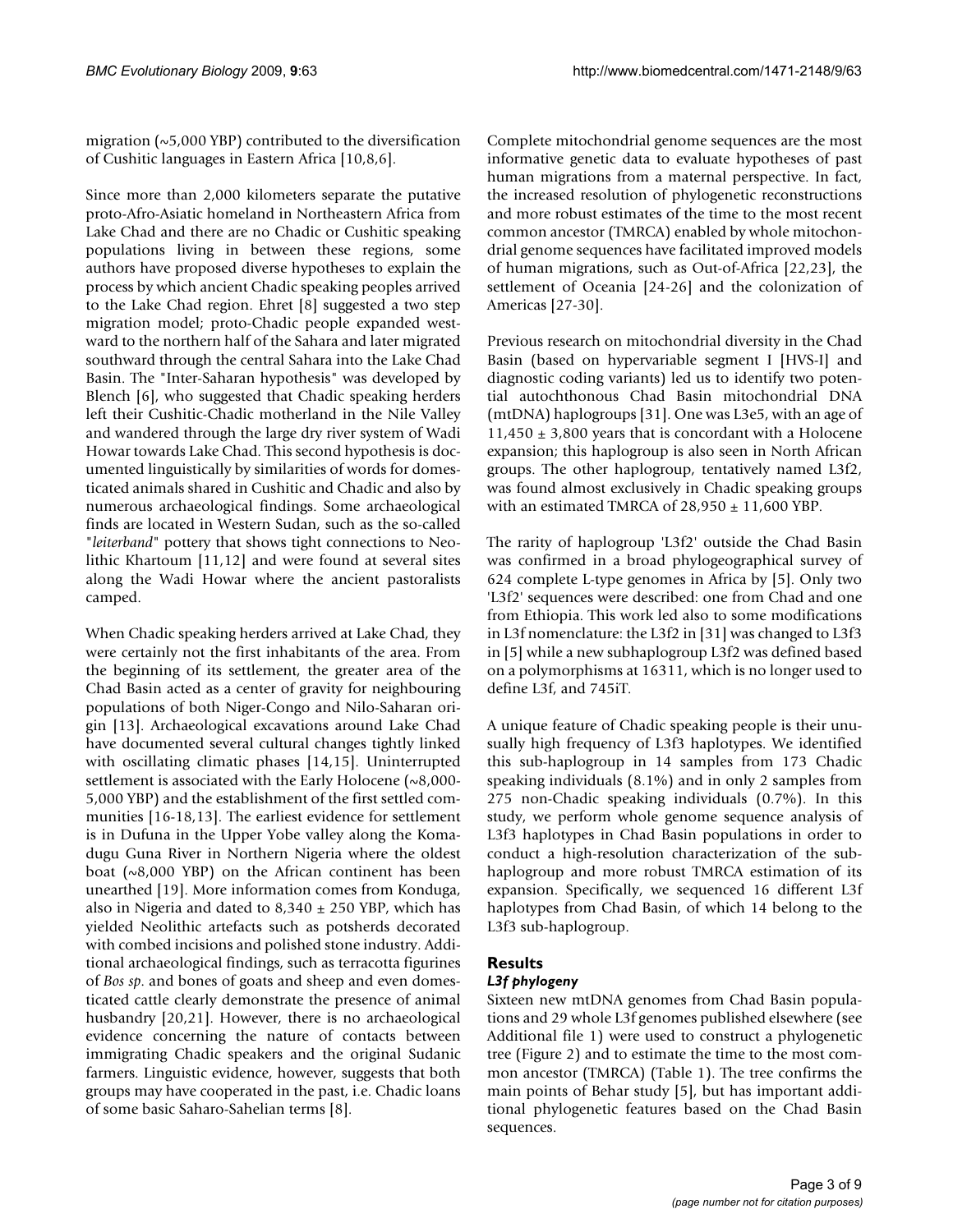

#### Figure 2

**Tree of 45 mtDNA sequences belonging to haplogroup L3f**. The tree is rooted using the revised Cambridge reference sequence (rCRS) as an outgroup. Mutations are shown on the branches; they are transitions unless a base is explicitly indicated; recurrent mutations are underlined. The geographic origin is shown on the top of the figure; Accession Number and references for published sequences are in the Additional file 1.

Haplogroup L3f is defined by the coding variants 3396- 4218-15514-15944del and the control region motif 16209–16519 with a TMRCA of 57,100 ± 9,400 YBP. This haplogroup diversifies into sub-haplogroups L3f1, L3f2 and L3f3. The most geographically widespread sub-haplogroup is L3f1, which is distributed across the African continent [3] and also Arabia [32,33] and has a TMRCA of  $48,600 \pm 11,500$  YBP. In our tree, sub-haplogroup L3f1 as defined by Salas et al. [3] using HVS-I data is now repre-

**Table 1: Control and coding region age estimates for subhaplogroups of L3f**

|                                | Control region |        | Coding region |        |
|--------------------------------|----------------|--------|---------------|--------|
| haplogroup                     | <b>TMRCA</b>   | SD     | <b>TMRCA</b>  | SD     |
| l 3f                           | 54.600         | 12.100 | 57.100        | 9.400  |
| L3fl                           |                |        | 48,600        | 11.500 |
| L <sub>3</sub> f <sub>1a</sub> |                |        | 37.700        | 10.000 |
| L3f1b                          | 28,900         | 4.700  | 15,900        | 2.600  |
| L3flbl                         | 9.400          | 4,000  | 11,600        | 3,900  |
| L3f1b2                         |                |        | 6.400         | 3.000  |
| L3fIb3                         |                |        | 12,800        | 5,700  |
| L3f1b4                         |                |        | 11.600        | 5.300  |
| L3f2                           |                |        | 53.100        | 11,200 |
| L3f3                           | 15.900         | 7.500  | 8.000         | 2.500  |

sented by two sub-haplogroups, ancestral L3f1 and derived L3f1b that carries two control region variants 16292–16311 [3] as well as six coding variants. The long branch leading to L3f1b may indicate constant population size and/or strong genetic drift throughout the dry climatic conditions during the last glacial period. On the other hand, the recent age for sub-haplogroup L3f1b of  $15,900 \pm 2,600$  YBP (or  $15,000 \pm 3,000$  YBP if not including the divergent sequence number 13) and its star-like phylogeny suggests a population expansion in the African population bearing its ancestral motif during the climatic improvement after the Last Glacial Maximum (LGM). Subsequently, other L3f1b sub-haplogroups emerged in the Holocene; L3f1b1 11,600 ± 3,900 YBP, L3f1b2 6,400 ± 3,000 YBP, L3f1b3 12,800 ± 5,700 YBP and L3f1b4 11,600 ± 5,300 YBP. The youngest clade, L3f1b2, seems to be more frequent in the Middle East. L3f1a seems to be older (37,700  $\pm$  10,000 YBP) than its sister sub-haplogroup L3f1b and is also less diversified. A few samples from Chad belong to these sub-haplogroups: two to L3f1a and one to L3f1b3.

Sub-haplogroup L3f2 is only defined by the highly recurrent control region variant 16311 and insertion 745T. However, it contains very divergent lineages resulting in a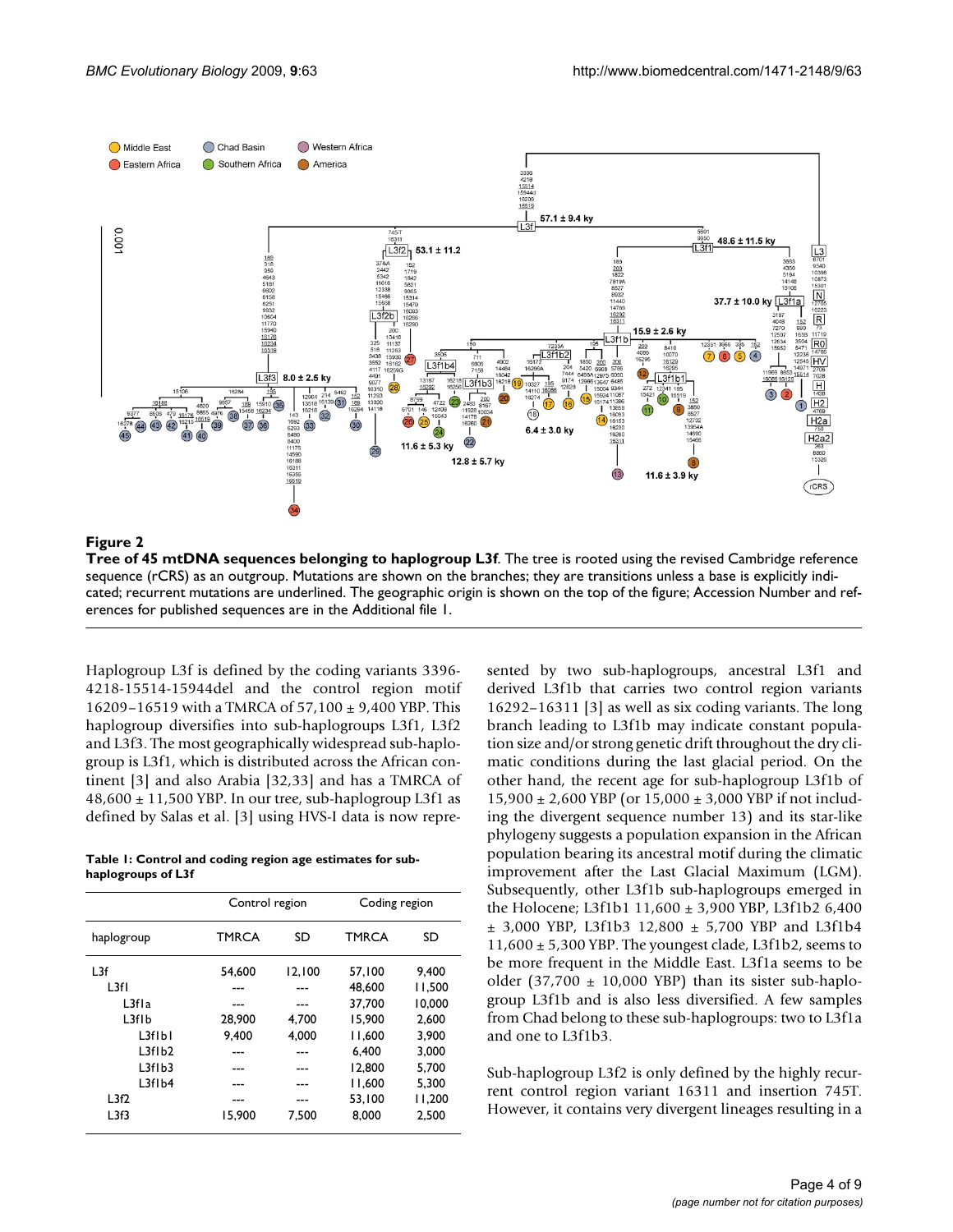very old age for this sub-haplogroup  $(53,100 \pm 11,200)$ YBP). One L3f2b sample was observed in Chad.

The clearest difference between the tree presented here and the L3f portion of the Sub-Saharan L-tree depicted in [5] is the "Chad Basin" clade L3f3. Robusticity of this clade is unambiguously supported by 10 coding variants. The TMRCA of this sub-haplogroup is  $8,000 \pm 2,500$  YBP, an estimate concordant with both archaeological and linguistic data. The only non-Chad Basin sequence in this subhaplogroup is from Ethiopia, although it has a very divergent sequence suggesting it is evolutionarily distinct from the Chad Basin sequences; the TMRCA estimate for L3f3 without this Ethiopian sequence is  $6,500 \pm 2,500$ YBP.

In order to obtain additional information on L3f frequency distributions, we examined the current dataset of 5,046 published African HVS-I mtDNA sequences (Additional file 2) and identified 315 individuals with L3f sequences for a total of 129 different haplotypes. We constructed a network based on these sequences (Additional file 3) and were only able to identify sub-haplogroups L3f1b, L3f1b1 and L3f3 (with some recurrence) because of the lower resolution of HVS-I compared to whole genome sequences. Nevertheless, the higher frequency of L3f3 in Chadic speaking individuals is confirmed and the TMRCA of the L3f ancestral motif  $(54.6 \pm 12.1 \text{ kya})$  is in good agreement with that obtained by Behar et al. [5] (see their Supporting figure 1) and with our dates (see Figure 2 and Table 1). Again, as in [31], HVS-I age estimate for L3f3 is older (15.9  $\pm$  7.5 kya excluding recurrent and 22.3  $\pm$  7.1 kya including recurrent sites) than the one obtained based on the coding-region information. However, the network based on the expanded Africa dataset suggests a possible new haplotype defined by the motif 16278-16294-16301- 16354. Tentatively, this cluster can be dated to 10,900  $\pm$ 4,100 years ago, so it chronologically corresponds with most of the Holocene L3f1b clades and with the Chadic L3f3 as well. This sub-haplogroup seems to be frequent in Chadic and non-Chadic speaking populations of Central Africa and northeastern Africa.

#### *Population structure*

Analyses of molecular variance (AMOVA) and multidimensional scaling (MDS) analyses can provide further insight into the genetic diversification of Chad Basin populations, allowing us to compare geography and language as the main influences on population structure. First, we tested the influence of linguistic affiliation on HVS-I mtDNA variability by grouping Chad Basin and other Afro-Asiatic populations living outside this area (a total of 44 populations) according to language groups (Semitic, Berber, Chadic, Cushitic, Nilo-Saharan, and Niger-Congo). We observed that only 3.4% of variation was

found among linguistic groups and only 4.0% within groups. Similarly, when these populations were grouped according to their geographic location (North Africa, Chad Basin, Ethiopia, and Tanzania), the distribution of variability proportions was 5.5% among regional groups and 3.0% within groups. These results show a similarly low effect of language and geography in determining population structure in and around the Chad Basin. With both linguistic and geographic groupings, the vast majority of mitochondrial variation (about 92%) partitioned within populations, testifying to a low level of population structure.

We then estimated pairwise  $F_{ST}$  genetic distances between populations (Additional file 4) and displayed these on a MDS plot (Figure 3). Interesting results are immediately evident – while Chadic populations form a relatively homogeneous group, the Cushitic populations split into two completely different clusters. The first group is composed of Horn of African populations, such as Ethiopian and Somali Cushitic populations, which are close to neighbouring Ethiopian Semitic speaking groups and relatively close also to Chadic people from the Chad Basin. The second Cushitic group is composed by more southern groups from Tanzania, i.e. Burunge and Iraqw, who occupy outlier positions even within the Afro-Asiatic MDS plot. In the MDS plot, geography is more strongly associated with genetic distance than is linguistic affiliation. Overall, we observe that Chadic speaking populations are intermixed with other populations from Chad Basin, including Niger-Congo, Semitic, and Berber speaking people. In this context, it seems that the linguistic categories play a secondary role in structuring the genetic diversity.

#### **Discussion**

We use high-resolution genetic data to investigate the genetic and linguistic support for hypotheses concerning the population history in the Chad Basin. The mitochondrial L3f3 haplogroup is found almost exclusively in Chadic speaking populations and its TMRCA corresponds well with archaeological and linguistic dates of the proposed migration of Chadic speaking pastoralists from East or North East Africa to the Chad Basin.

Our TMRCA estimates (Table 1) and signatures of population expansions (Figure 2) for L3f1b and L3f3 appear to correlate well with the paleoclimatic record in African Sahel, another highly overlooked data source in African genetic studies. This omission is surprising as the Sahara is a region of dramatic environmental changes, with many oscillatory phases between arid-uninhabitable desert and humid-fertile landscape of lakes and savannah. These changes are driven by glacial cycles, with glacial conditions in the northern hemisphere being associated with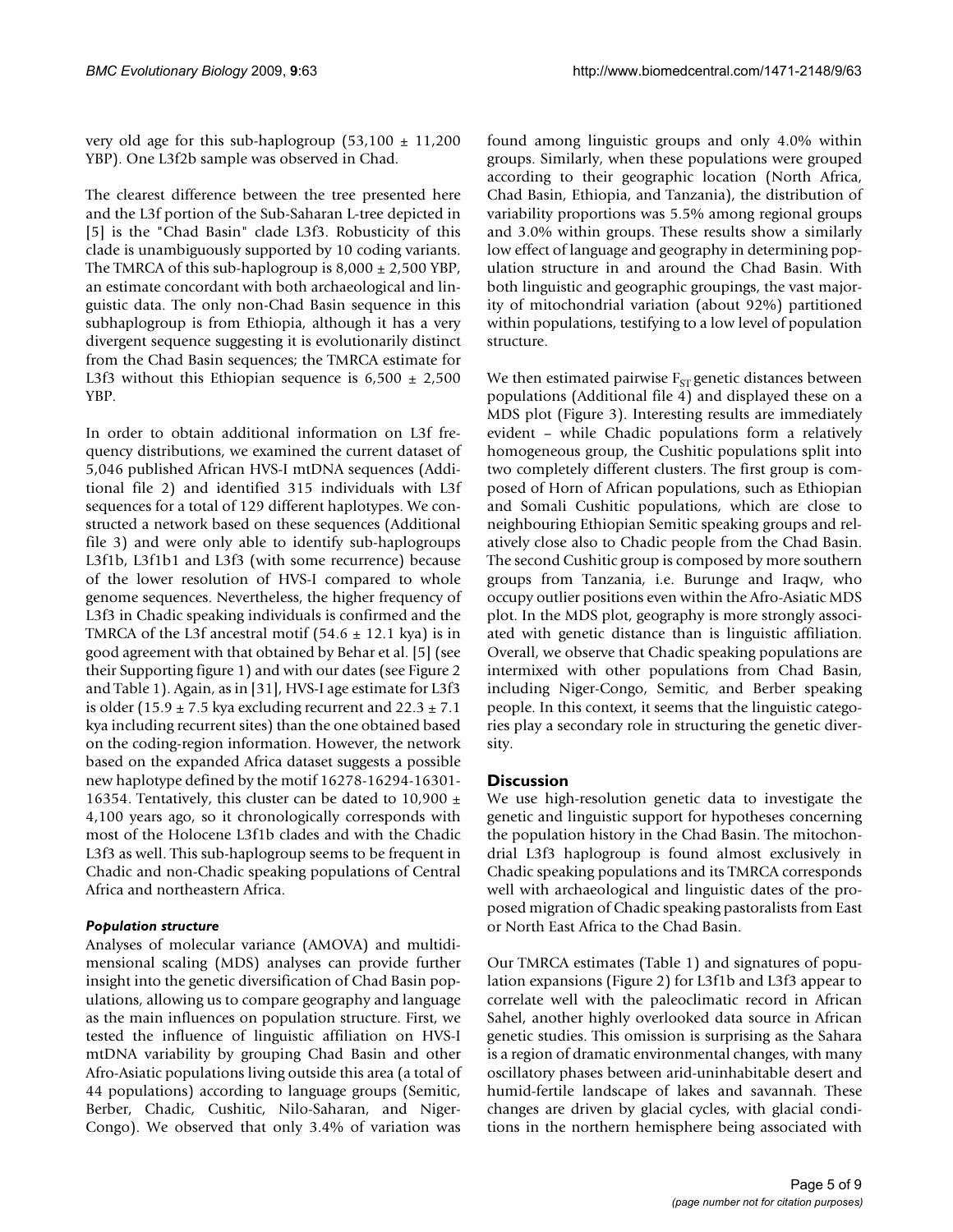

of Figure 3 ST distances based on HVS-I sequences based on HVS-I sequences of Chad Basin populations and their Afro-Asiatic neigh-Afro-Asiatic neigh-Afro-Asiatic neigh-Afro-Asiatic neigh-Afro-Asiatic neigh-Afro-Asiatic nei Multidimensional scaling of F<sub>ST</sub> distances based on HVS-I sequences of Chad Basin populations and their Afro-**Asiatic neighbours**.

cold and arid conditions over northern Africa (reviewed in [34]). Our results suggest that following the emergence of L3f in East Africa soon after the Out-of-Africa migration [5] around 57,100 ± 9,400 YBP, genetic drift and/or demographic decline occurred throughout the dryer, second part of Late Pleistocene. This conclusion can be inferred from the very long branches leading to many of the L3f sub-haplogroups. A dryer period in the latter part of the Late Pleistocene is supported by fossil evidence showing that during the LGM, some 21,000 YBP, the Sahara desert covered a much larger area than today [34].

Subsequently, in the post-Last Glacial Maximum when climatic conditions had improved, an opportunity for population expansion and consequent mutation fixation again occurred, detectable mainly in our L3f1b data. L3f1b is widespread throughout Africa and has also dispersed into the Middle East with evidence of several new Holocene-emerging sub-haplogroups. In fact, the Sahara was repopulated during the first half of the Holocene when humid conditions and greening were established by ~10,000 YBP, leading to the Holocene Climatic Optimum. The Optimum lasted till  $\sim 6,000$  YBP, when the shift

towards more permanent aridity occurred culminating with the formation of the current Sahara Desert. Additionally, several lines of evidence suggest that a linguistically distinct part of the East African population migrated to the climatically suitable Chad Basin; specifically, our data demonstrate that the Chadic-specific L3f3 clade expanded during the Holocene. The age for L3f3 clade, based on mtDNA coding region diversity  $(8.0 \pm 2.5 \text{ kya})$ , is remarkably concordant with archaeological findings for the proto-Chadic migration. This clade might be then considered as a strong genetic signature of the Chadic migration, which is highly correlated with paleoclimatic conditions. We can parallel the role played by L3f sub-haplogroups in climatic-related human population expansions in the Sahara/Sahel region with the western Eurasian sub-haplogroups V [35], H1 and H3 [36-38]. These haplogroups are European genetic signs of a re-settlement of the continent from an Iberian refugium, after the improvement of climatic conditions post-Last Glacial Maximum. As phylogenetic inferences improve, genetic signs of population contractions and expansions related with broad intense climatic changes are expected to be detected.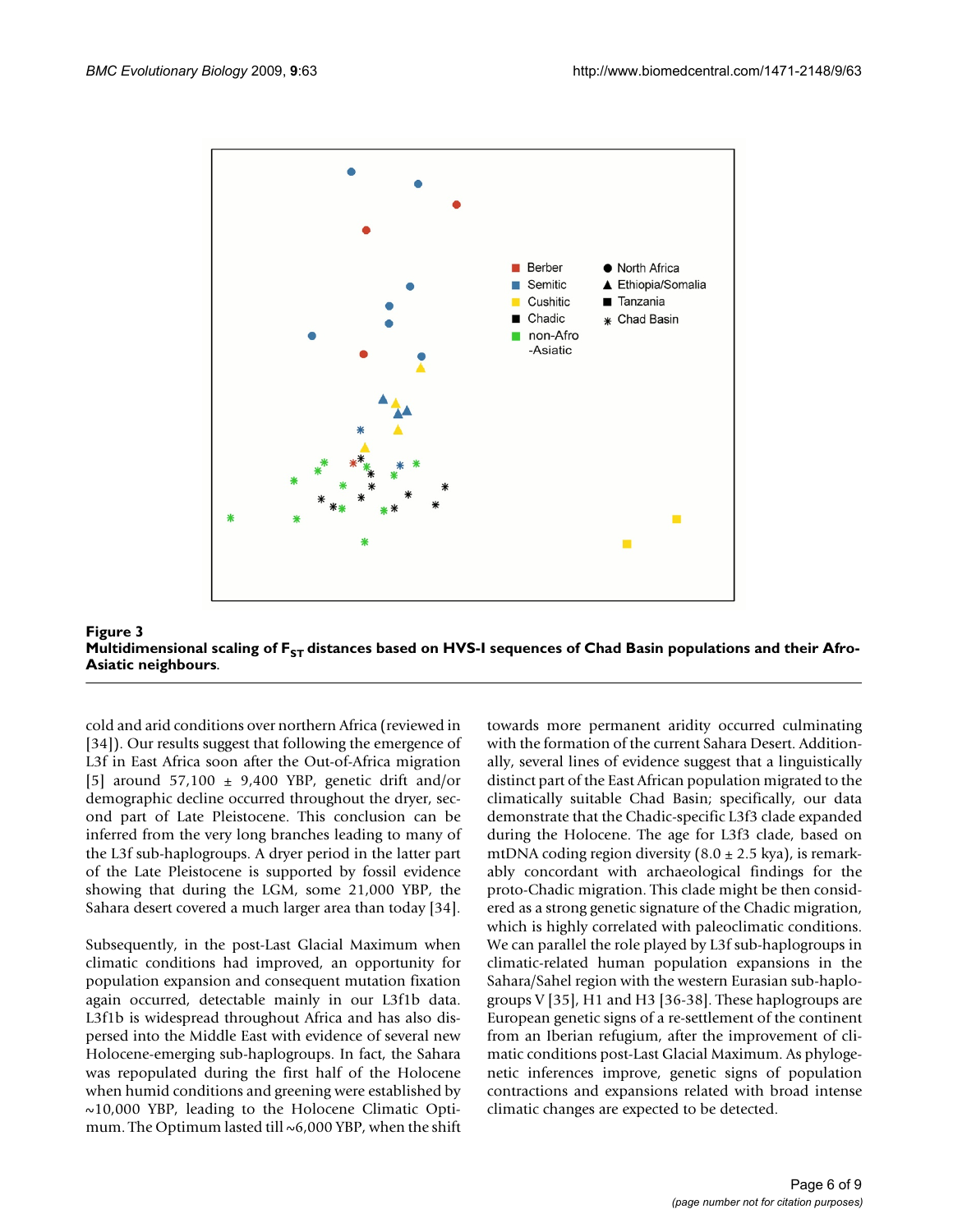# **Conclusion**

We provide genetic support for an Early Holocene migration within Africa. A high-resolution phylogeny of haplogroup L3f based on whole mitochondrial genome sequences shows several clades that are unevenly distributed throughout Africa and Near East. Specifically, clade L3f3 is geographically limited to the Chad Basin where it reaches high frequencies especially in Chadic-speaking groups while almost absent in Niger-Congo and Nilo-Saharan people. Within the Afro-Asiatic language phylum, the Chadic branch is linguistically close to the East African Cushitic branch although they are separated by  $\sim$ 2,000 km of territory in which different Semitic and Nilo-Saharan peoples live today. We show that only northern Cushitic groups from Ethiopia and Somalia are genetically close to Chadic populations. Thus, the archaeologically and linguistically supported route of proto-Chadic pastoralists via Wadi Howar to the Chad Basin may have genetic support. Moreover, our molecular genetic date for the Chadic-specific L3f3 clade is consistent with the suggested Holocene dispersal.

# **Methods**

#### *Whole genome sequencing of L3f3*

In two previous publications [39,31], HVS-I sequence analysis of five Chadic-speaking populations from the Chad Basin was performed. Study populations included those from northern Cameroon such as the Hide and the Mafa living in the Mandara Mountains  $(N = 23$  and  $N =$ 32, respectively), the Kotoko of the Shari basin (*N* = 56), the Masa of the Logon basin (*N* = 32) and the Buduma of the northwestern shore and islands of Lake Chad in Niger  $(N = 30)$ . All populations speak their own language broadly classified as Central Chadic branch within Afro-Asiatic language phylum. Sequences were classified into haplogroups, following specifications described in [31], leading to the identification of a high proportion of L3f haplotypes (defined by the sequence mutation motif 16209–16223 when compared to the revised Cambridge Reference Sequence or rCRS [40].

In the present study, a total of 16 different L3f haplotypes from the Chad Basin L3f sequences were chosen for whole genome sequencing (accession numbers FJ625845– FJ625860) using 32 primers (see [41] for primer sequences and PCR specifications). Amplicons were purified and sequenced using the forward primers. In some cases (e.g. the poly-C stretches between nts 568–573 and 16184–16193), the reverse primer was used. Sequencing was performed on a ABI 3100 DNA Analyzer (Applied Biosystems, Forster City, CA). Chromatograms were evaluated by two independent observers (MC and LP) with the help of SeqScape (Applied Biosystems) and BioEdit version 7.0.4.1 [42]. In cases of ambiguous results, new PCR amplification and sequencing reactions were performed.

#### *Phylogenetic analysis*

A L3f phylogenetic tree was constructed based on the new 16 Chad sequences and 29 previously published whole L3f genomes (see Additional file 1). A preliminary network analysis [43] and information published in [5] led to a suggested branching order for the tree. Projected shape of phylogenetic tree (estimation of the length of the branches) was tested by means of PAML 3.13 [44], assuming the HKY85 mutation model with gamma-distributed rates (approximated by a discrete distribution with 32 categories). For calculation of the time to the most recent ancestor (TMRCA) for specific clades in the phylogeny, statistics (mean divergence from inferred ancestral haplotype) were used with a coding region (nts 577–16023) mutation rate estimate of one transition per 5138 years [45]. Standard errors were calculated as in [46].

#### *HVS-I networks*

We also constructed a L3f network using HVS-I sequences (nts 16090–16365) that carried variant 16209 chosen from an expanded African population database listed in the Additional file 2 (all L0a2 sequences with 16209 were discarded). Networks were constructed using the reduced median algorithm (Network 4.5.0.0), followed by the median joining algorithm to resolve intermediate nodes [43]. For the total dataset of 315 haplotypes, a reducing factor of one was used, instead of the default value of two [43]. For calculation of the TMRCA,  $\rho$  statistics were used with a HVS-I mutation rate of one transition per 20,180 years [47]. The standard deviation of the  $\rho$  estimator was calculated according to [46].

#### *Population structure*

Analysis of population structure was calculated using Arlequin software version 3.0 [48]. For AMOVA, computations were based on haplotype frequencies. Two groupings were performed: (1) by language branches and (2) by geographic regions.  $F_{ST}$  genetic distances for all populations in the Additional file 2 as well as for a subset of Afro-Asiatic speaking populations and populations inhabiting Chad Basin were calculated using HVS-I mtDNA sequences.  $F_{ST}$  distances were transformed to Slatkin linearized form and visualized by non-metric multidimensional scaling (MDS) using PROXSCAL included in the SPSS 10.0 software (SPSS Inc, Chicago, IL, USA).

#### **Authors' contributions**

VC has made substantial contributions to conception and design, acquisition of data, interpretation of the results and drafting the manuscript. LP has been involved in the analysis of whole genome sequencing, phylogenetic analyses and interpretation of the data and critically revised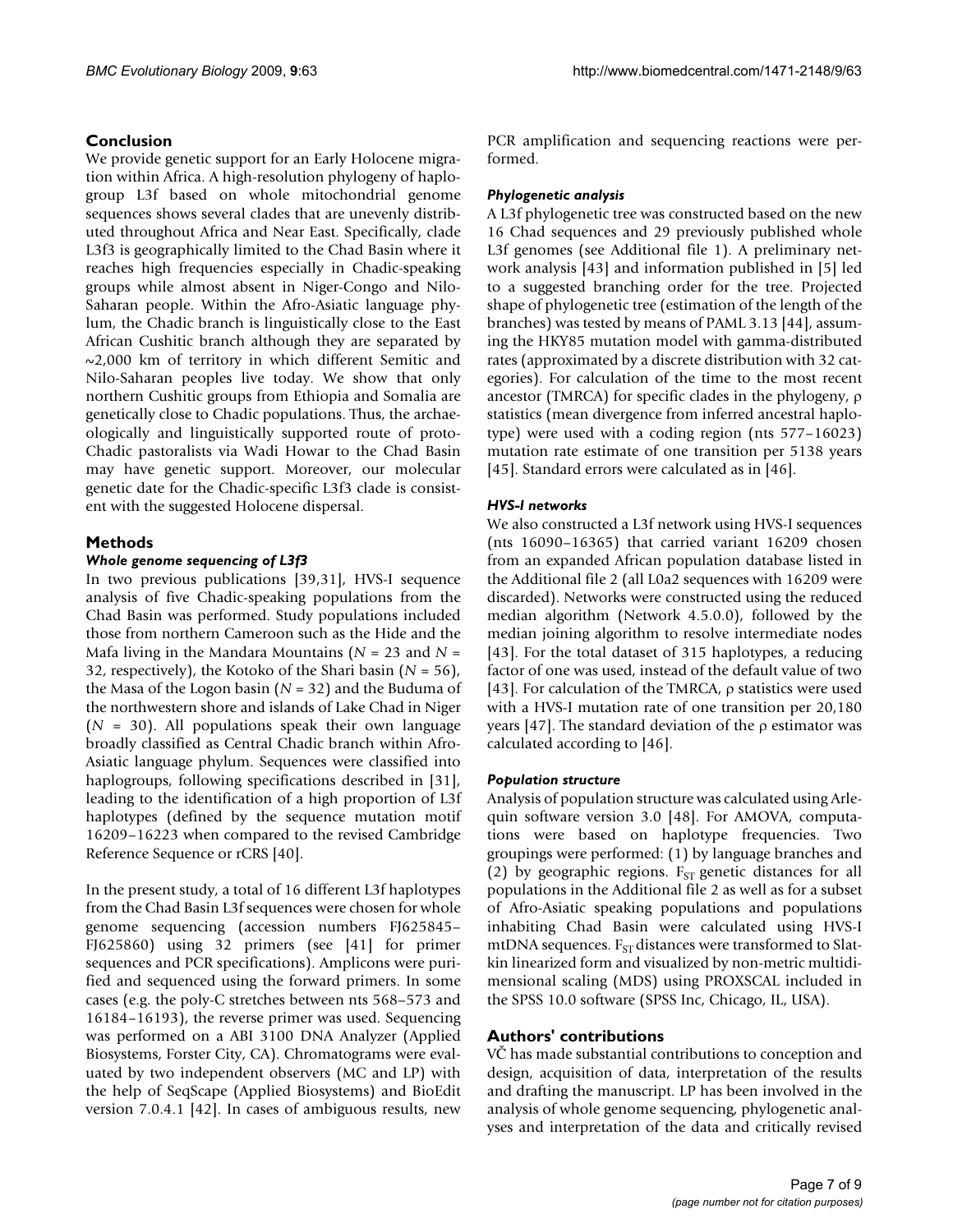the manuscript. VF and MDC performed the whole genome sequencing and participated in the phylogenetic analyses. MH provided population genetic analyses and its interpretation. CJM assisted with interpretation of the data and revision of the manuscript. All authors read and approved the final version of the manuscript.

# **Additional material**

#### **Additional file 1**

*Samples used for the whole genome L3f phylogeny. List of DNA haplotypes used to construct the L3f phylogeny (16 new sequences and 29 previously published sequences).*

Click here for file

[\[http://www.biomedcentral.com/content/supplementary/1471-](http://www.biomedcentral.com/content/supplementary/1471-2148-9-63-S1.doc) 2148-9-63-S1.doc]

# **Additional file 2**

*Population samples used for the study of mtDNA differentiation. List of populations used in the current study.*

Click here for file

[\[http://www.biomedcentral.com/content/supplementary/1471-](http://www.biomedcentral.com/content/supplementary/1471-2148-9-63-S2.doc) 2148-9-63-S2.doc]

# **Additional file 3**

*Reduced median network relating L3f sequences. Reduced median network of L3f sequences. The central motif (star) differs from rCRS at position 16209 in HVS-I control region. Numbers along links refer to nucleotide positions minus 16000. Size of the nodes is proportional to the number of sequences included. Only selected mutations are shown.* Click here for file

[\[http://www.biomedcentral.com/content/supplementary/1471-](http://www.biomedcentral.com/content/supplementary/1471-2148-9-63-S3.jpeg) 2148-9-63-S3.jpeg]

# **Additional file 4**

*Matrix of F<sub>ST</sub> between populations. Matrix of F<sub>ST</sub> values derived from mtDNA HVS I sequences in African populations speaking Afro-Asiatic languages and the non-Afro-Asiatic speaking populations of Chad Basin; FST values below diagonal and significant values (p < 0.001) above diagonal.*

Click here for file

[\[http://www.biomedcentral.com/content/supplementary/1471-](http://www.biomedcentral.com/content/supplementary/1471-2148-9-63-S4.pdf) 2148-9-63-S4.pdf]

#### **Acknowledgements**

The project was supported by the Grant Agency of the Czech Republic (grant no. 206/08/1587), the Andrew W. Mellon Foundation through the Council of American Overseas Research Centers, Washington, DC, UMR 5199 CNRS, and the Foundation Maison des Sciences de l'Homme, Paris, France (VC), Fundação para a Ciência e a Tecnologia (PTDC/ANT/66275/ 2006 and Programa Operacional Ciência, Tecnologia e Inovação – Quadro Comunitario de Apoio III) (LP)

#### **References**

- 1. Cavalli-Sforza LL, Cavalli-Sforza F, eds: **The great human diasporas: the history of diversity and evolution.** Reading, Mass.: Addison-Wesley; 1995.
- Pereira L, Macaulay V, Torroni A, Scozzari R, Prata MJ, Amorim A: **[Prehistoric and historic traces in the mtDNA of Mozam-](http://www.ncbi.nlm.nih.gov/entrez/query.fcgi?cmd=Retrieve&db=PubMed&dopt=Abstract&list_uids=11806853)**

**[bique: insights into the Bantu expansions and the slave trade.](http://www.ncbi.nlm.nih.gov/entrez/query.fcgi?cmd=Retrieve&db=PubMed&dopt=Abstract&list_uids=11806853)** *Ann Hum Genet* 2001, **65(Pt 5):**439-458.

- 3. Salas A, Richards M, De la Fe T, Lareu MV, Sobrino B, Sanchez-Diz P, Macaulay V, Carracedo A: **[The making of the African mtDNA](http://www.ncbi.nlm.nih.gov/entrez/query.fcgi?cmd=Retrieve&db=PubMed&dopt=Abstract&list_uids=12395296) [landscape.](http://www.ncbi.nlm.nih.gov/entrez/query.fcgi?cmd=Retrieve&db=PubMed&dopt=Abstract&list_uids=12395296)** *Am J Hum Genet* 2002, **71(5):**1082-1111.
- 4. Beleza S, Gusmao L, Amorim A, Carracedo A, Salas A: **[The genetic](http://www.ncbi.nlm.nih.gov/entrez/query.fcgi?cmd=Retrieve&db=PubMed&dopt=Abstract&list_uids=15928903) [legacy of western Bantu migrations.](http://www.ncbi.nlm.nih.gov/entrez/query.fcgi?cmd=Retrieve&db=PubMed&dopt=Abstract&list_uids=15928903)** *Hum Genet* 2005, **117(4):**366-375.
- 5. Behar DM, Villems R, Soodyall H, Blue-Smith J, Pereira L, Metspalu E, Scozzari R, Makkan H, Tzur S, Comas D, *et al.*: **[The dawn of human](http://www.ncbi.nlm.nih.gov/entrez/query.fcgi?cmd=Retrieve&db=PubMed&dopt=Abstract&list_uids=18439549) [matrilineal diversity.](http://www.ncbi.nlm.nih.gov/entrez/query.fcgi?cmd=Retrieve&db=PubMed&dopt=Abstract&list_uids=18439549)** *Am J Hum Genet* 2008, **82(5):**1130-1140.
- 6. Blench R: **The westward wandering of Cushitic pastoralists. Explorations in the prehistory of Central Africa.** In *L'Homme et l'animal dans le bassin du lac Tchad* Edited by: Baroin C, Boutrais J. IRD edn. Paris; 1999:39-80.
- 7. Blench R: **[Archaeology, languages, and the African past.](http://www.ncbi.nlm.nih.gov/entrez/query.fcgi?cmd=Retrieve&db=PubMed&dopt=Abstract&list_uids=16361098)** Lanham: Alta Mira Press; 2006.
- 8. Ehret C: **The Civilizations of Africa: A History to 1800.** Virginia: The University Press of Virginia; 2002.
- 9. Kuper R, Kröpelin S: **[Climate-Controlled Holocene Occupation](http://www.ncbi.nlm.nih.gov/entrez/query.fcgi?cmd=Retrieve&db=PubMed&dopt=Abstract&list_uids=16857900) [in the Sahara: Motor of Africa's Evolution.](http://www.ncbi.nlm.nih.gov/entrez/query.fcgi?cmd=Retrieve&db=PubMed&dopt=Abstract&list_uids=16857900)** *Science* 2006, **313:**803-807.
- 10. Ehret C: **Language and History.** In *African Languages: An Introduction* Edited by: Heine B, Nurse, D. Cambridge: Cambridge University Press; 2000.
- 11. Kuper R: **Untersuchungen zur Besiedlunsgeschiche der östlichen Sahara. Vorbericht über die Expedition 1980.** *Beitrage zur Allgemeinen und Vergleichenden Archäologie* 1981, **3:**215-275.
- 12. Keding B: **Leiterband sites in the Wadi Howar, North Sudan.** In *Environmental change and human culture in the Nile Basin and Northern Africa until the Second millennium BC* Edited by: Krzyzaniak L, Kobusiewicz L, Alexander J. Poznan Archaeological Museum; 1993:371-380.
- 13. Holl AFC: **The land of Houlouf. Genesis of a Chadic polity, 1900 B.C.-A.D. 1800.** *Volume 35*. Ann Arbor, Michigan: Museum of Anthropology; 2002.
- 14. Maley J: **Etudes palynologiques dans le bassin du Tchad et paléoclimatologie de l'Afrique nord-tropicale de 30.000 ans a l'epoque actuelle.** Paris: Editions ORSTOM; 1981.
- 15. David N, MacEachern S: **The Mandara Archaeological Project: preliminary results of the 1984 season.** In *Le millieu et les hommes, recherches comparatives et historiques dans le bassin du Lac Tchad* Edited by: Barreteau DTH. Paris: ORSTOM; 1988:51-80.
- 16. Rapp J: **Quelques aspects des civilisations Néolithiques et post-Néolithiques de l'extreme Nord-Cameroun. Etude des décors céramiques et essai de chronologie.** In *[PhD dissertation]* Université Bordeaux I; 1984.
- 17. Delneuf M: **Les recherches archéologiques menées par l'Orstom au Cameroun septentrional.** In *Paléo-anthropologie en Afrique centrale: un bilan de l'archéologie au Cameroun* Edited by: Delneuf M, Essomba J-M, Froment A. Paris L'Harmattan; 1998:91-124.
- 18. Marliac A, Langlois O, Delneuf M: **Archéologie de la région Mandara-Diamaré.** In *Atlas de la province Extreme-Nord Cameroun* Edited by: Seignobos C, Iyébi-Mandjek O. Paris: Editions IRD; 2000:71-76.
- 19. Breunig PA: **The Dufuna dugout: Africa's oldest boat.** *Abstracts: 10th congress of the Pan African Association for Prehistory and Related Studies. Harare* 1995:16.
- 20. David N, Sterner S: **The Mandara archaeological project, 1984– 87.** *Nyame Akuma* 1987, **29:**2-8.
- 21. David N, Sterner S: **The Mandara archaeological project, 1988– 89.** *Nyame Akuma* 1989, **32:**5-9.
- 22. Macaulay V, Hill C, Achilli A, Rengo C, Clarke D, Meehan W, Blackburn J, Semino O, Scozzari R, Cruciani F, *et al.*: **[Single, rapid coastal](http://www.ncbi.nlm.nih.gov/entrez/query.fcgi?cmd=Retrieve&db=PubMed&dopt=Abstract&list_uids=15890885) [settlement of Asia revealed by analysis of complete mito](http://www.ncbi.nlm.nih.gov/entrez/query.fcgi?cmd=Retrieve&db=PubMed&dopt=Abstract&list_uids=15890885)[chondrial genomes.](http://www.ncbi.nlm.nih.gov/entrez/query.fcgi?cmd=Retrieve&db=PubMed&dopt=Abstract&list_uids=15890885)** *Science* 2005, **308(5724):**1034-1036.
- 23. Thangaraj K, Chaubey G, Kivisild T, Reddy AG, Singh VK, Rasalkar AA, Singh L: **[Reconstructing the origin of Andaman Islanders.](http://www.ncbi.nlm.nih.gov/entrez/query.fcgi?cmd=Retrieve&db=PubMed&dopt=Abstract&list_uids=15890876)** *Science* 2005, **308(5724):**996.
- 24. Trejaut JA, Kivisild T, Loo JH, Lee CL, He CL, Hsu CJ, Lee ZY, Lin M: **[Traces of archaic mitochondrial lineages persist in Austro](http://www.ncbi.nlm.nih.gov/entrez/query.fcgi?cmd=Retrieve&db=PubMed&dopt=Abstract&list_uids=15984912)[nesian-speaking Formosan populations.](http://www.ncbi.nlm.nih.gov/entrez/query.fcgi?cmd=Retrieve&db=PubMed&dopt=Abstract&list_uids=15984912)** *PLoS Biol* 2005, **3:**e247.
- 25. Pierson MJ, Martinez-Arias R, Holland BR, Gemmell NJ, Hurles ME, Penny D: **[Deciphering past human population movements in](http://www.ncbi.nlm.nih.gov/entrez/query.fcgi?cmd=Retrieve&db=PubMed&dopt=Abstract&list_uids=16855009) [Oceania: provably optimal trees of 127 mtDNA genomes.](http://www.ncbi.nlm.nih.gov/entrez/query.fcgi?cmd=Retrieve&db=PubMed&dopt=Abstract&list_uids=16855009)** *Mol Biol Evol* 2006, **23:**1966-1975.